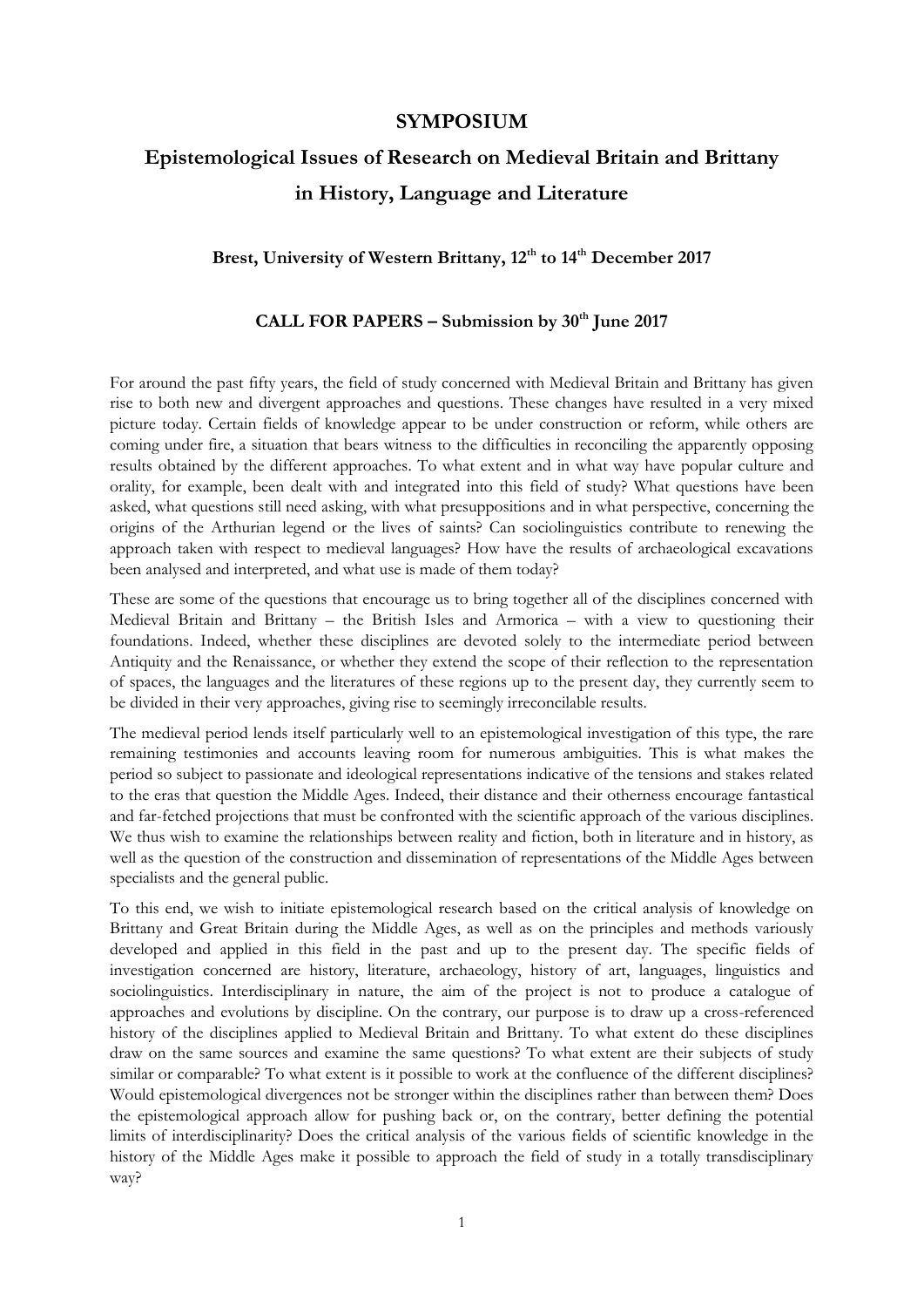We are thus looking for papers presented by representatives of different disciplines, in the perspective of a comparison with work carried out in the British Isles in the field of studies on British and Breton areas in the broad sense (geographical areas, spaces represented in texts and fictions, production spaces). We suggest that the speakers base their papers on the following three key topics structured around a main theme defined by questions on the confusion or the convergence of the disciplines.

#### **1) The "omniscient founding fathers"**

What are the methods, principles and knowledge that have been bequeathed to us by those we could refer to as the omniscient founding fathers of this field of study, whose work is still recognized, used or simply cited in the various disciplines today. Léon Fleuriot, Celtologist, considered a specialist in the medieval history of Brittany and editor of Histoire littéraire et culturelle de la Bretagne<sup>1</sup>; Hersart de La Villemarqué, made famous in the nineteenth century by his collection of Breton folk songs in the *Barzaz Breiz*, but who also devoted several books to Arthurian literature and medieval texts composed in different Celtic languages; and Ferdinand Lot, known in the literary world as a pioneer into studies on the *Lancelot-Grail*, <sup>2</sup> and among historians for his work on the Frankish Early Middle Ages and his admiration of German methods. These and other works by Canon Falc'hun, Emile Ernault, Joseph Loth or Edmond Faral, for example, could be discussed along with their implications.

To date, monographs or scientific symposia have already allowed for furthering the history of the discipline by measuring the contributions of such leading historians of the Middle Ages as Gaston Paris,<sup>3</sup> Joseph Bédier<sup>4</sup> and Paul Zumthor.<sup>5</sup> In the field of Celtic studies, the work carried out on the "Collecteurs" <sup>6</sup> has allowed for better understanding the relationship between the Middle Ages and Romantic nationalism. This first perspective will involve examining the relationship between the disciplines concerned in early medieval studies, and which have depicted the closed and secret world of Romantic origins. This will also involve proposing a cartography of this world and evaluating its posterity. What are the connections between the different schools and the first generations of scholars and researchers, and what knowledge has been passed on? In what context did the first theories and research on Medieval Britain and Brittany emerge? Do they continue to structure the different disciplinary approaches today?

#### **2) New subjects, new approaches?**

1

By comparison, since the middle of the twentieth century, what new subjects of research have appeared and what approaches have been applied to them? We have notably observed the emergence of new specialized disciplinary branches, for example the history of manuscripts, which is distinct from the history of texts. There have also been new approaches to well-established disciplines such as medieval Breton, with sociolinguistics reinforcing the study of the language, or archaeology, where genetics proposes new foundations for the anthropological analysis of kinship structures. In the field of Arthurian literature, what are the contributions of new literary criticism to the narratives of the Matter of Britain? How, for example, have they placed the ancient question of the origins of the Arthurian cycle on the backburner? The reception theories of Umberto Eco7 or Hans-Robert Jauss,<sup>8</sup> along with Thomas Pavel's

<sup>1</sup> Léon Fleuriot (ed.), *Histoire littéraire et culturelle de la Bretagne*, Paris, Champion / Slatkine, 1987.

<sup>2</sup> Ferdinand Lot, *Etude sur le Lancelot en prose*, Paris, Champion, 1918.

<sup>3</sup> Ursula Bähler, *Gaston Paris et la philologie romane*, Geneva, Droz, 2004.

<sup>4</sup> Alain Corbellari, *Joseph Bédier, écrivain et philologue*, Geneva, Droz, 1997.

<sup>5</sup> A symposium devoted to Zumthor was organized in October 2015 at Paris Nanterre University by Jean-René Valette and Idelette Muzart-Fonseca dos Santos: "Poétiques de Paul Zumthor, 1915-2015".

<sup>6</sup> Several volumes appeared in the collection "Collecteurs" published by the CRBC, Brest, UBO, variously dedicated to Paul Sébillot (2011), François Cadic (2011), Jacques Cambry (2008), Jean-Marie de Penguern (2008) and Emile Souvestre (2006); Nelly Blanchard, *Barzaz-Breiz, une fiction pour s'inventer*, Rennes, PUR, 2006; *Au-delà du Barzaz-Breiz, Théodore Hersart de La Villemarqué*, ed. Nelly Blanchard and Fãnch Postic, Brest, CRBC, UBO, 2016.

<sup>7</sup> Umberto Eco, *Lector in fabula*, Milan, Bompiani, 1979, translation Paris, Grasset, "Le Livre de Poche", 1985.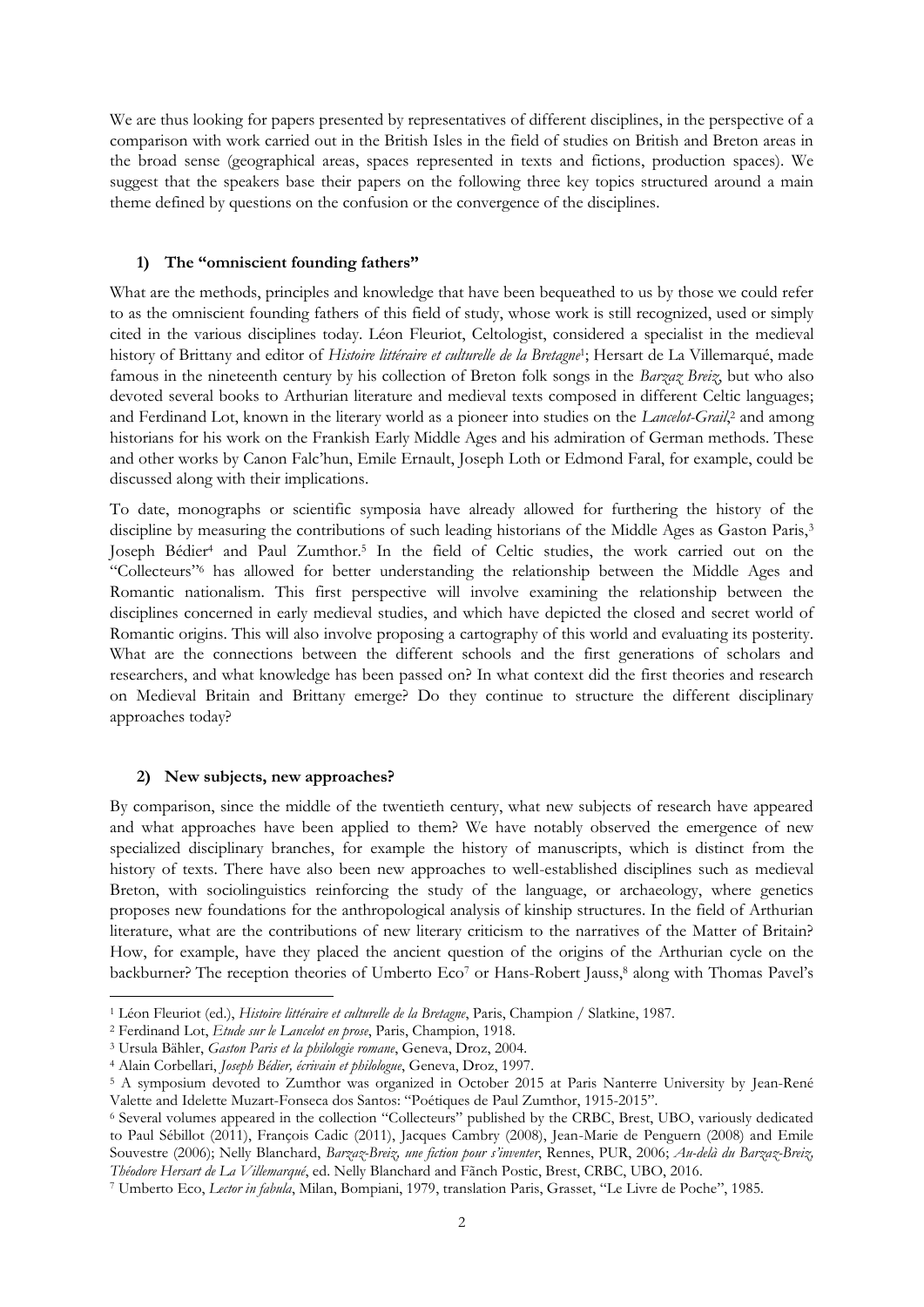theory of possible and fictional worlds,<sup>9</sup> thus allow us to adopt a renewed perspective in our approach to the vast Arthurian cycles and their "influence" inherent to the status of manuscript tradition. To what extent can the barely initiated study of the fragments of the Arthurian literary cycle transform our understanding of texts that are still often considered as closed and limited to a canonical form that has been forged more by editorial choices?

What, then, can we learn from studies on the transmission of texts and manuscripts, both during and since the Middle Ages, on the literary, cultural and historical contexts, the social role of languages, linguistic skills, structures of thought, etc.?

#### **3) Scholarly and popular representations**

 $\ddot{\phantom{a}}$ 

Finally, the project aims to clarify the relationships between scholarly and popular representations of Medieval Britain and Brittany since the early modern period. How were the former representations created, transformed and disseminated? What are their general implications in popular and cultural practices and conceptions? In connection with the figure of the "omniscient founding fathers", we can discuss the constitution and influence of learned societies at the end of the eighteenth century. How did the disciplines such as we understand and practice them today become separated? In other words, how did we move from omniscient confusion to inter- and transdisciplinary convergence? To answer these questions, it will be useful to trace the history of certain chairs, in particular the "Celtic" chair, and the history of the field of Celtic studies. How has medieval heritage (historical, archaeological, literary, linguistic, etc.) been perceived and appropriated depending on these different disciplinary fields? By whom? What uses have been made of these disciplines in the construction of, for example, a national Breton or Welsh myth based on a fantastical notion of the Middle Ages? Are the situations on both sides of the English Channel comparable?

In this perspective, it seems fundamental to us that the papers present opposing points of view in order to better analyse their foundations and their ideological implications to this day. Our aim, therefore, is not only to discuss the *doxa* in the research devoted to Medieval Britain and Brittany in history, language and literature, but also to explain the stumbling blocks and the disagreements present by linking them to the different schools and different scientific theories.

The misuse of certain practices and methods of analysis explains how certain erroneous interpretations of the history of Britain and Brittany and the body of medieval literature known as the Matter of Britain came about. What is the role of ideological and political representations specific to these approaches? In history, the interest on the part of the general public continues, for example, to support a production as excessive as it is regionalist, despite epistemological undertakings to deconstruct "national novels". In the field of the Celtic languages and Middle Breton, the vision of peasant languages transmitted in a fixed way since the heroic times continues to dominate certain works. It remains dominant among the general public, barely undermined by the publishing of Breton literature, which always seems so unexpected.<sup>10</sup> Is it possible today to take a critical approach to the field of study through a more conscious and distanced relationship with ideologies? On this point, there seem to exist both regional and national differences: how is work being undertaken here and there, in France and abroad, on the Brittany and the British Isles of the Middle Ages?

The languages of the symposium will be French and English. The proceedings will be published and the expenses incurred by the speakers (transport, accommodation, catering) will be covered. Proposals for papers should be submitted in the form of a title and an abstract of approximately 300 words and sent to

<sup>8</sup> Hans-Robert Jauss, *Pour une esthétique de la réception*, translation C. Maillard, Paris, Gallimard, 1978; "Littérature médiévale et théorie des genres", in *Théorie des genres*, Gérard Genette *et al.,* Paris, Seuil, Points Essais, 1986.

<sup>9</sup> Thomas Pavel, *Fictional Worlds*, London, Harvard University Press, 1986, translation *Les Univers de la fiction*, Paris, Seuil, 1988.

<sup>10</sup> Yves le Berre and Ronan Calvez, *Entre le riche et le pauvre. La littérature du breton entre 1450 et 1650*, Brest Emgleo Breiz, 2012. Yves le Berre, *La Passion et la Résurrection bretonnes de 1530 suivies de trois poèmes*, Brest, CRBC, 2011.